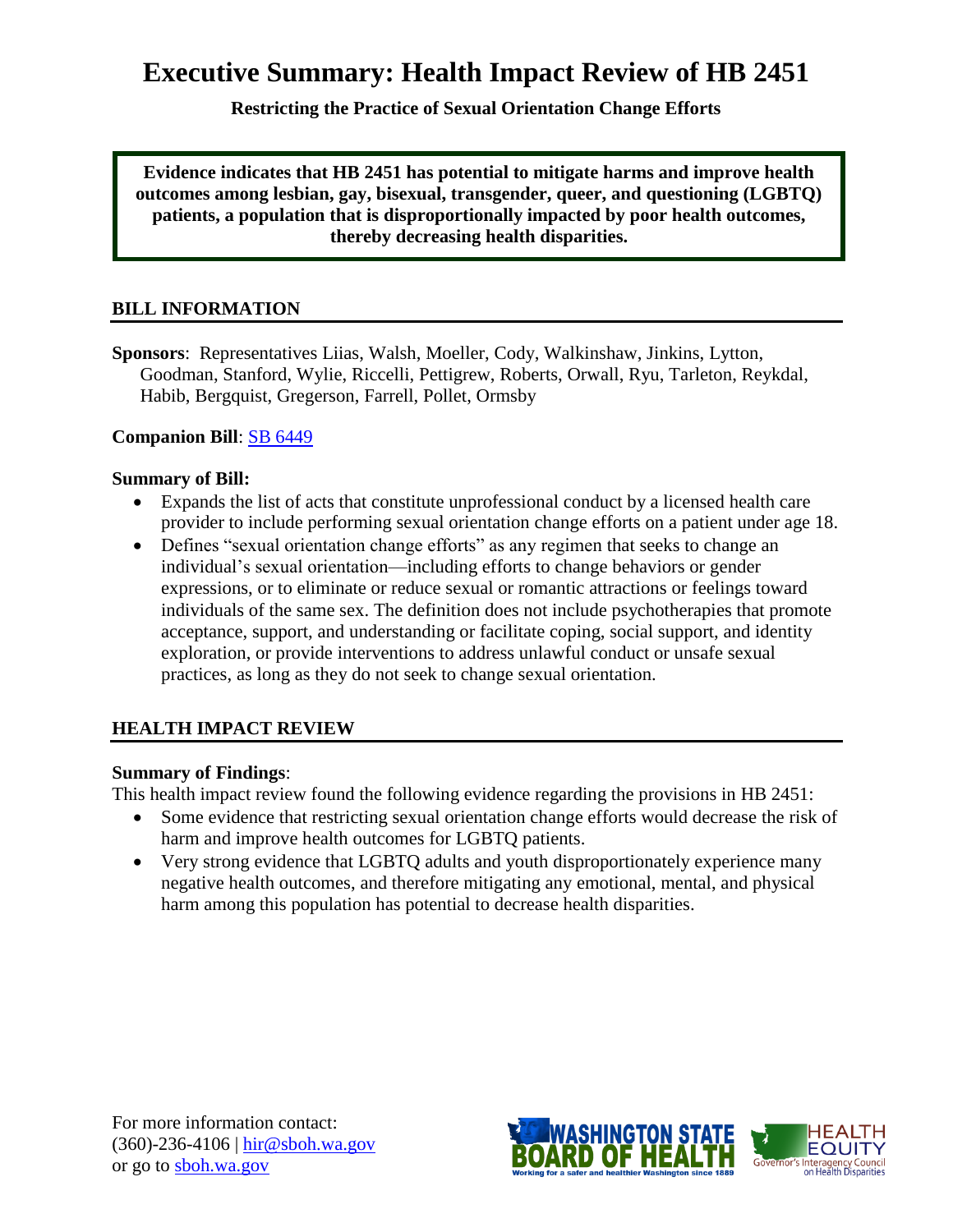## **Health Impact Review of HB 2451 Restricting the Practice of Sexual Orientation Change Efforts**

## **February 6, 2014**

Author: Sierra Rotakhina Contributor/Reviewer: Christy Hoff Reviewer: Michelle Davis Reviewer: Timothy Grisham

## **Contents**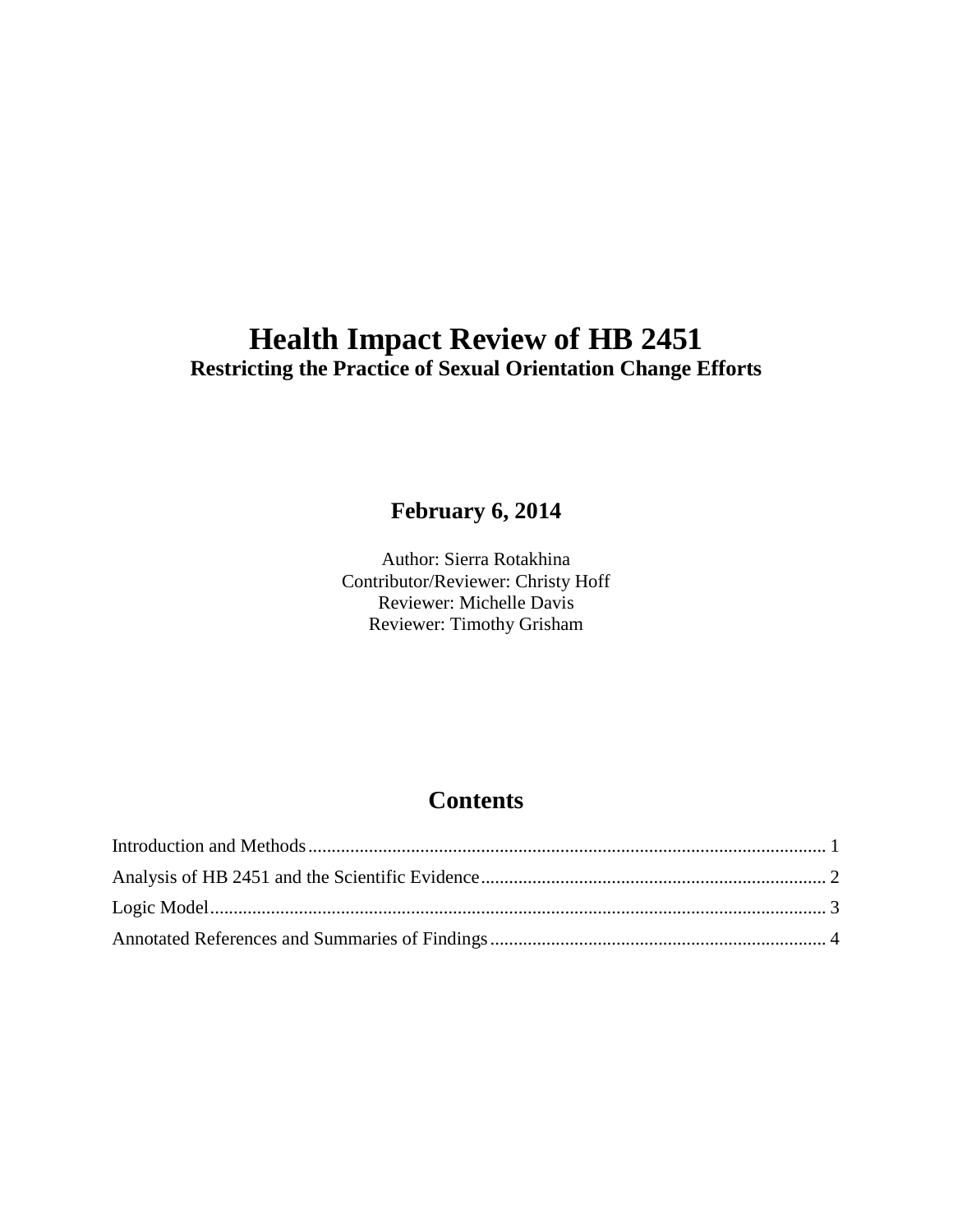## **Introduction and Methods**

<span id="page-2-0"></span>A health impact review is an analysis of how a proposed legislative or budgetary change will likely impact health and health disparities in Washington state [\(RCW 43.20.285\)](http://apps.leg.wa.gov/rcw/default.aspx?cite=43.20.285). For the purpose of this review 'health disparities' have been defined as the differences in disease, death, and other adverse health conditions that exist between populations [\(RCW 43.20.270\)](http://apps.leg.wa.gov/rcw/default.aspx?cite=43.20.270). This document provides summaries of the evidence analyzed by State Board of Health staff during the health impact review of House Bill 2451 [\(HB 2451\)](http://apps.leg.wa.gov/billinfo/summary.aspx?bill=2451).

Staff analyzed the content of HB 2451 and created a logic model depicting possible pathways leading from the provisions of the bill to health outcomes. Staff conducted objective reviews of the literature for each component of the pathway. Staff used databases including ERIC, PubMed, and Google Scholar to search the literature.

The following pages provide:

- A detailed analysis of the bill including a summary of the bill and a presentation of potential pathways leading from the bill to decreased health disparities.
- Annotated references with summaries of the findings for each research question.

The logic model depicting potential pathways between the bill and health impacts is presented both in text and through a flowchart (Figure 1). The logic model includes information on the strength of the evidence for each relationship. The strength-of-evidence has been defined using the following criteria:

- **Minimal evidence:** the literature review yielded only one study supporting the association, *or* the literature review yielded several studies supporting the association but also some studies which found no association or a negative relationship.
- **Some evidence:** the literature review yielded several studies supporting the association, but a large body of evidence was not established.
- **Strong evidence:** the literature review yielded a large body of evidence on the relationship (a majority of which supported the association) but the body of evidence contained some contradictory findings, did not incorporate the most robust study designs or data analysis, had significant but not meaningful results, or some combination of these. Any relationship where the language of the bill explicitly indicated that the work must be evidence-based was considered a strong connection.
- **Very strong evidence:** the literature review yielded a very large body of robust evidence supporting the association with few if any contradictory findings. The evidence indicates that the scientific community largely accepts the existence of the association.

This review was subject to time constraints, which allowed for only a preliminary search of the evidence, so some research articles may have been missed. The annotated references are only a representation of the evidence and simply provide examples of current research. In many cases only a few review articles or meta-analyses are included in the references. One article may cite or provide analysis of dozens of other articles. Therefore the number of references included in the bibliography does not necessarily reflect the strength-of-evidence.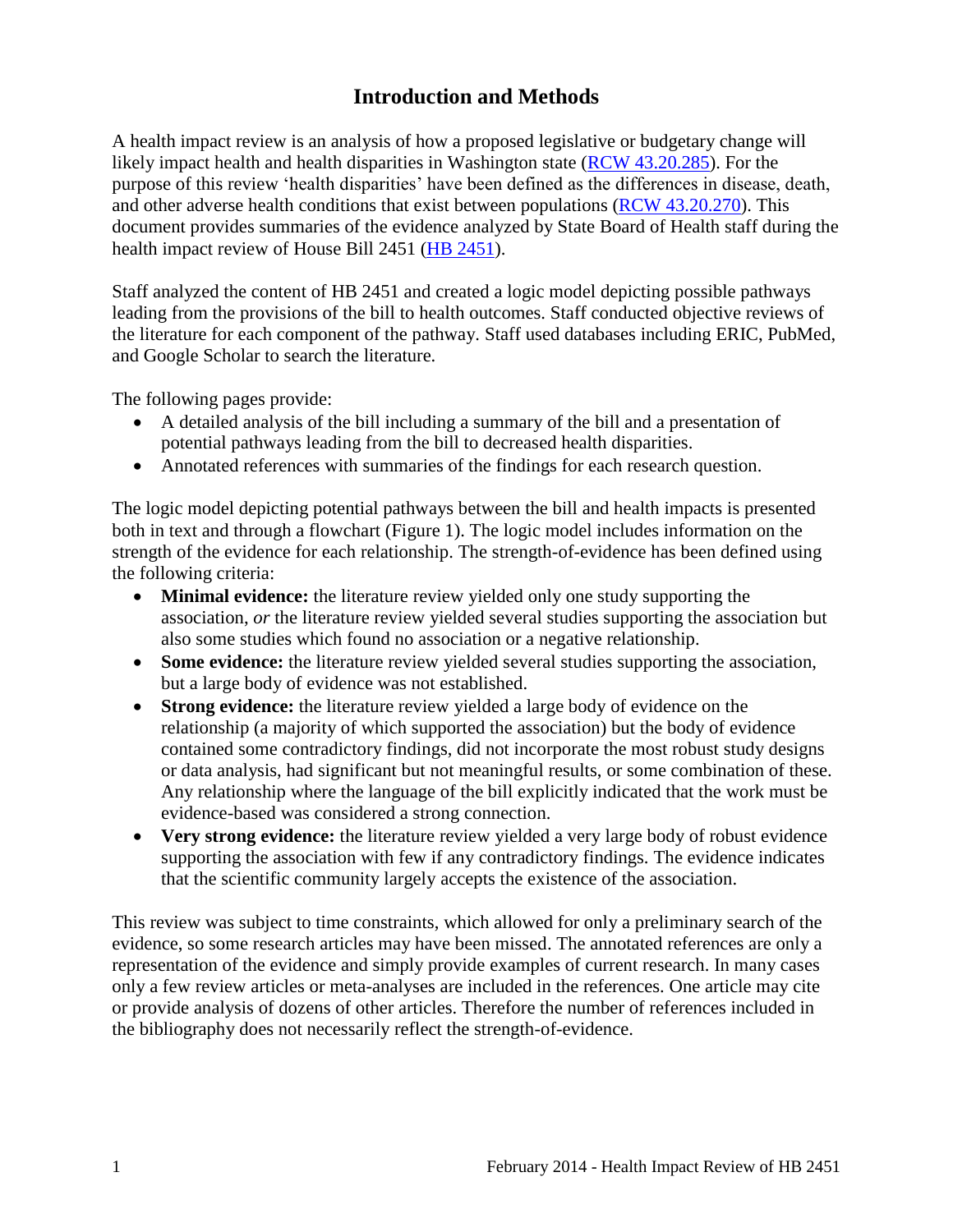### **Analysis of HB 2451 and the Scientific Evidence**

#### <span id="page-3-0"></span>*Summary of HB 2451*

The proposal expands the list of acts that constitute unprofessional conduct by a licensed health care provider to include performing sexual orientation change efforts on a patient under age 18.

"Sexual orientation change efforts" are defined as any regimen that seeks to change an individual's sexual orientation—including efforts to change behaviors or gender expressions, or to eliminate or reduce sexual or romantic attractions or feelings toward individuals of the same sex. The definition does not include psychotherapies that promote acceptance, support, and understanding or facilitate coping, social support, and identity exploration, or provide interventions to address unlawful conduct or unsafe sexual practices, as long as they do not seek to change sexual orientation.

#### *Health impact of HB 2451*

Evidence indicates that HB 2451 has potential to mitigate harms and improve health outcomes among lesbian, gay, bisexual, transgender, queer, and questioning (LGBTQ) patients, a population that is disproportionally impacted by poor health outcomes, thereby decreasing health disparities.

#### *Pathways to health impacts*

The potential pathways leading from HB 2451 to decreased health disparities are depicted in Figure 1. There is some evidence that sexual orientation change efforts (SOCE) are associated with negative health outcomes such as depression, self-stigma, cognitive and emotional dissonance, emotional distress, and negative self-image. Although a small number of studies have indicated that SOCE is associated with positive health outcomes (e.g. developing a sense of community), the evidence indicates that these positive outcomes are consistent with benefits offered by general mutual support groups. Therefore providing support groups within an affirmative and multiculturally competent framework could provide the same benefits without the potential negative health impacts of SOCE. Moreover, there is little to no evidence that SOCE is associated with reduced same-sex attraction or increased other-sex attractions.<sup>1-5</sup> In addition, there is very strong evidence indicating that LGBTQ adults and youth disproportionately experience many negative health outcomes. For example, data indicate that LGBTQ youth are more likely to consider or attempt suicide; skip school because they feel unsafe; have property damaged or stolen while at school; use alcohol, tobacco, and other illegal substances; and have a high Body Mass Index  $(BMI)$ <sup>6-10</sup> Mitigating any emotional, mental, and physical harm and improving health outcomes among this population therefore has potential to decrease health disparities.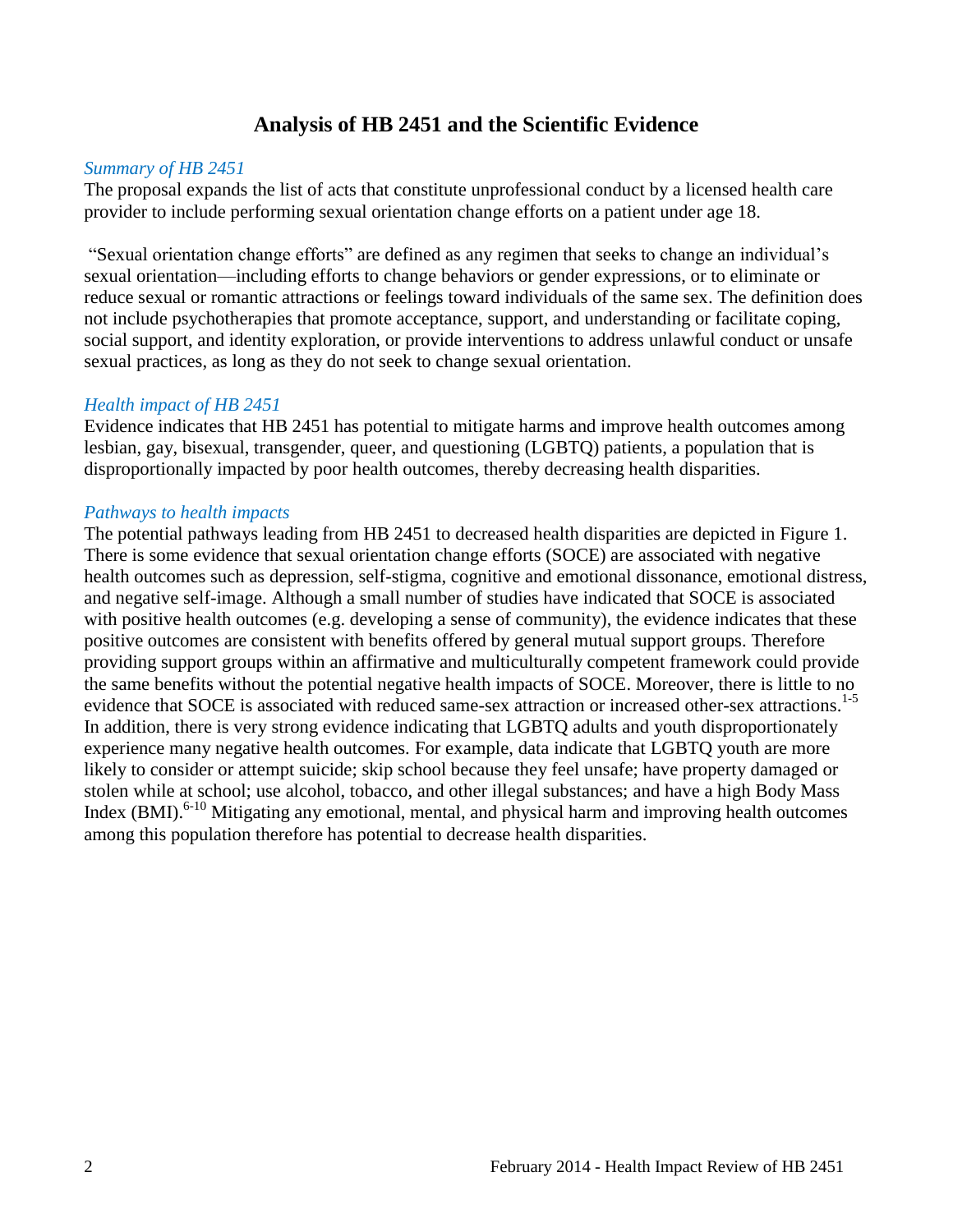## **Logic Model**

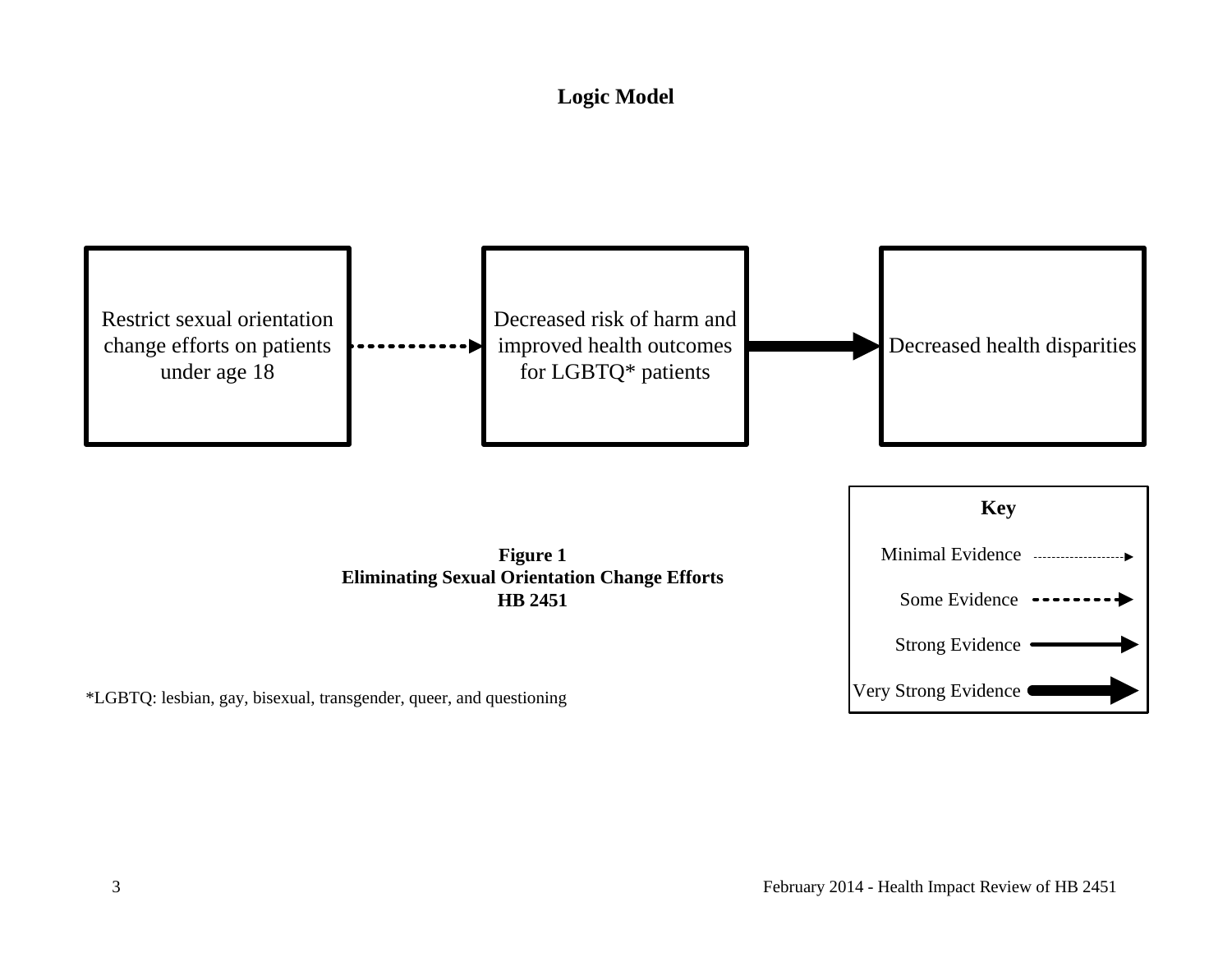<span id="page-5-0"></span>**Evidence relating to how restricting sexual orientation change efforts may decrease risk of harm and improve health outcomes for lesbian, gay, bisexual, transgender, queer, and questioning (LGBTQ) patients**

#### *Summary of findings*

There is some evidence that sexual orientation change efforts (SOCE) are associated with negative health outcomes such as depression, self-stigma, cognitive and emotional dissonance, emotional distress, and negative self-image. The published articles on SOCE have not stood up well against the scrutiny of the scientific community. Several researchers have conducted reviews of the literature on SOCE and have overwhelmingly concluded that the majority of these studies have serious methodological problems. When considering the body of literature as a whole (including strength of the studies and measured outcomes), most reviewers have concluded that there is little to no evidence that SOCE is associated with reduced same-sex attraction or increased other-sex sexual attractions, little evidence that there are positive health impacts associated with SOCE, and some evidence that there are negative emotional, mental, and physical health outcomes associated with these interventions. In addition, researchers have indicated that the positive outcomes that some studies have found to be associated with SOCE are consistent with benefits observed from general mutual support groups (e.g. developing a sense of community). Therefore providing support groups within an affirmative and multiculturally competent framework could provide the same benefits without the potential negative health impacts of SOCE.

#### *Annotated references*

**1. American Psychological Association. Report of the American Psychological Association Task Force on Appropriate Therapeutic Responses to Sexual Orientation. 2009. Available from [http://www.apa.org/pi/lgbt/resources/therapeutic-response.pdf.](http://www.apa.org/pi/lgbt/resources/therapeutic-response.pdf)** 

The American Psychological Association established a Task Force on Appropriate Therapeutic Reponses to Sexual Orientation. The task force released a report in 2009 which presented findings from a review of the peer-reviewed literature on the psychotherapy and psychology of sexual orientation written between 1960 and 2007. The report indicates that a majority of the 83 studies evaluated had serious methodological problems. The task force concluded that there is little if any evidence that SOCE lead to reduced same-sex attraction or increased other-sex sexual attractions. In addition, the task force concluded that there is some evidence that individuals have experienced harm from SOCE. Some studies have found SOCE to be associated with negative health outcomes such as emotional distress and negative self-image, while other studies have found SOCE to be associated with positive outcomes such as developing a sense of community. The report indicates, though, that the positive outcomes identified are consistent with benefits observed from general mutual support groups. Therefore providing support groups within an affirmative and multiculturally competent framework could provide the same benefits while mitigating the harmful aspects of SOCE. The task force also reviewed the literature on the impact of SOCE on children and adolescents. They found that little research has been done in this area, and that the few studies that have been conducted found no evidence that psychotherapy for children impacts adult sexual orientation. They also raised concerns that these interventions could lead to self-stigma and stress among children and adolescents. The research indicates that SOCE for adolescents often do not present medically accurate information, are fear-based, and have potential to increase social stigma.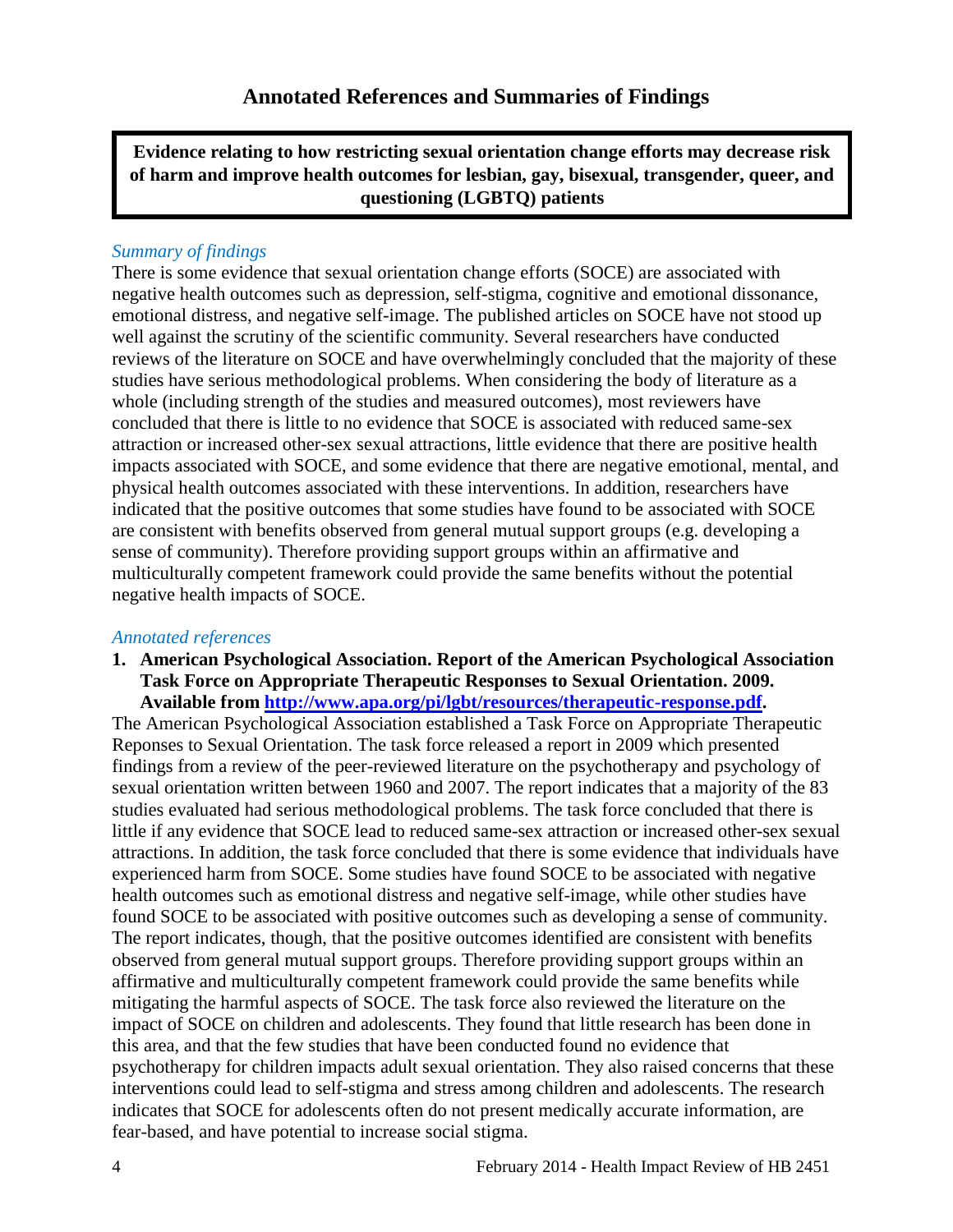#### **2. Fjelstrom, J. Sexual orientation change efforts and the search for authenticity.**  *Journal of Homosexuality***. 2013; 60(6): 801-827.**

Fjelstrom conducted personal interviews using a structured interview guide (n=15). All participants had taken part in sexual orientation change efforts. Common themes identified through analysis of the interview transcripts were participants, "hiding their true feelings, trying to 'pass' as heterosexual, working hard to convince themselves that change was occurring, dissembling about their feelings to others, and separating themselves from portions of their identities." The researcher found that, among this group of participants, these therapy techniques were often offered by unlicensed counselors rather than licensed therapists. Many participants reported experiencing cognitive/emotional dissonance and self-reproach and feeling inferior, emotionally injured, hopeless, and shamed during and after going through sexual orientation change efforts. The limitations listed in the article include potential interviewer bias, the dependence on retrospective accounts, and the use of a convenience sample.

#### **3. Hein LC, Matthews AK. Reparative therapy: The adolescent, the psych nurse, and the issues.** *Journal of Child and Adolescent Psychiatric Nursing***. 2010; 23(1): 29-35.**

Hein et al. conducted an in-depth literature review of evidence relating to sexual orientation change efforts. They did not identify any youth-based studies that had considered the effects of orientation change efforts. The researchers indicate that there is no conclusive empirical evidence that these approaches provide benefits to patients, and that a number of harmful consequences of these therapies on adults have been documented by former patients as well as the literature. These negative impacts (as reported by the literature, statements by former patients and mental health providers, and case reports) include: anxiety, depression, avoidance of intimacy, sexual dysfunction, post-traumatic stress disorder, lack of self-confidence and self-efficacy, shame, guilt, self-destructive behavior, and suicidality.

#### **4. Karten EY, Wade JC. Sexual orientation change efforts in men: A client perspective.** *Journal of Men's Studies***. 2010; 18(1).**

Karten et al. distributed surveys to 117 adult men who had recently participated in sexual orientation change efforts. The post-intervention survey asked participants to assess their changes in sexual and psychological functioning after the change effort. They found a statistically significant decrease in homosexual feelings and behavior and increase in heterosexual feelings and behavior. The researchers found that on average men reported positive changes in their psychological well-being, such as increased self-esteem, social functioning and decreased depression, self-harm behavior, and thoughts of and attempts at suicide. The authors acknowledged the following limitations of this study: the study was based on self-reported data that was collected at one point in time but that asked participants to assess feelings and behaviors at the current time and then at a point in time before they initiated the change therapy; participants may have exaggerated the changes due to social desirability or cognitive dissonance; the measures do not have extensive validation research and assessed changes in sexual behavior and feelings rather than changes in sexual orientation per se; there was no control group; and the findings were correlational in nature and causal relationships cannot be attributed to the variables.

### **5. Serovich JM, Craft SM, Toviessi P, Gangamma R, McDowell T, Grafsky EL. A systematic review of the research base on sexual reorientation therapies.** *Journal of Marital and Family Therapy***. 2008; 34(2): 227-238.**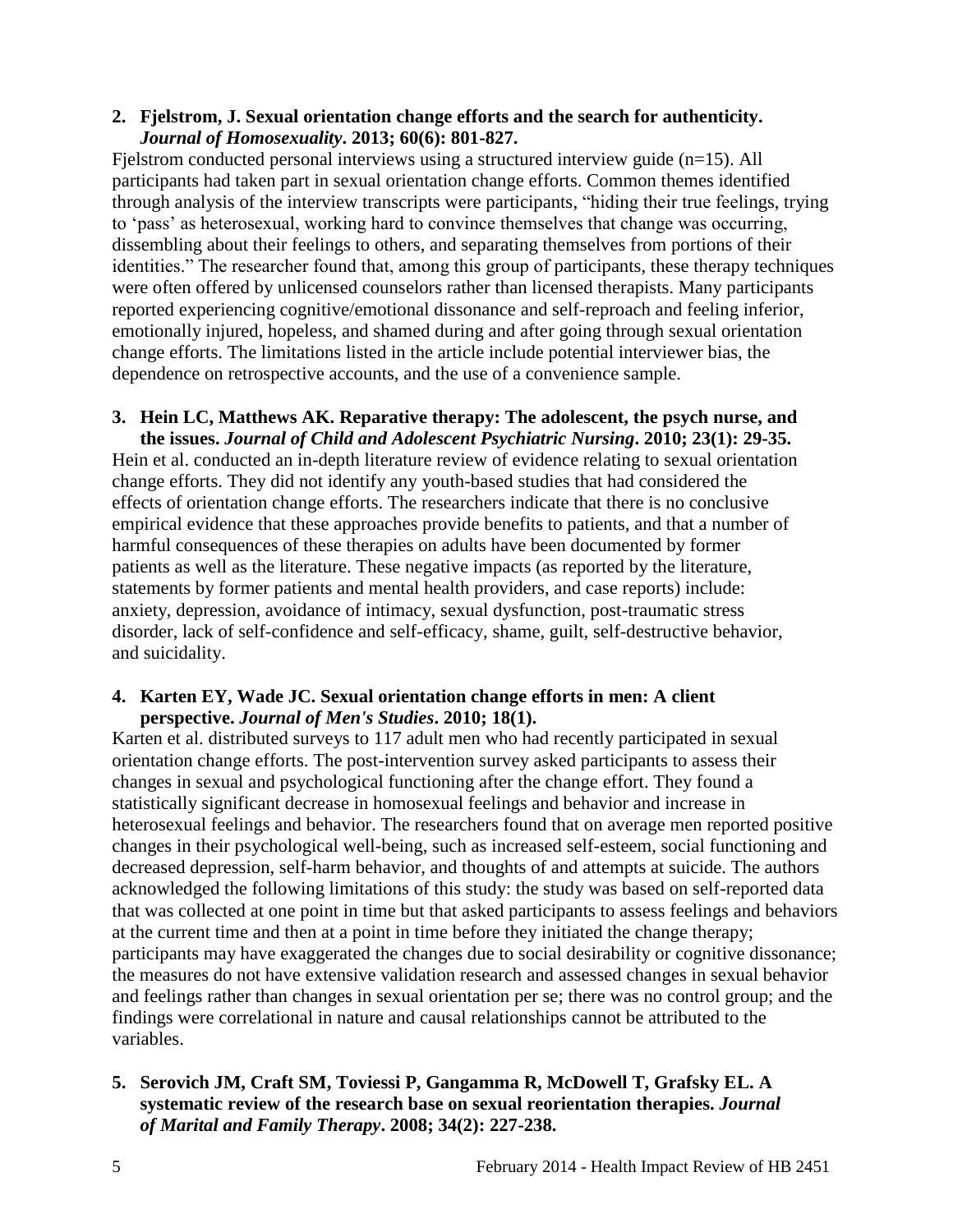Serovich et al. conducted a systematic review of the literature on sexual orientation change therapy. They found 28 peer-reviewed articles that fit their inclusion criteria. The aim of this study was to analyze the strength of the studies conducted on this topic, not the findings of these studies. The researchers conclude that although many of these studies used ample sample sizes, most of the studies did not report essential information such as drop-out rate and participant demographics. Most of the studies also did not include control groups or long-term longitudinal follow-up. They conclude that the body of evidence on the efficacy of these therapeutic practices is lacking scientific rigor and that this calls into question the validity of interventions based on a "flawed empirical database."

### **Evidence relating to how improving health outcomes for LGTBQ patients may decrease health disparities**

#### *Summary of findings*

There is very strong evidence indicating that LGBTQ adults and youth disproportionately experience many negative health outcomes. For example data indicate that LGBTQ youth are more likely to consider or attempt suicide; skip school because they feel unsafe; have property damaged or stolen while at school; use alcohol, tobacco, and other illegal substances; and have a high Body Mass Index (BMI). Data from the Washington State Healthy Youth Survey also indicate that students who are harassed at school due to their perceived sexual orientation (irrespective of how they actually identify) are also more likely to suffer from negative health outcomes such as substance use; homelessness; lower grades; and suicide contemplation or attempts. This measure does not directly indicate health disparities experienced by LGBTQ youth in Washington because these students did not self-identify but rather indicated that they had been harassed for being *perceived* as lesbian, gay, or bisexual. This measure does provide some important information though, such as insights into the social stigma, harassment, and discrimination that exist in Washington's schools in relation to sexual orientation, and the negative health outcomes that are associated with this stigma. Because LGBTQ youth and adults disproportionately experience many negative health outcomes, mitigating any emotional, mental, and physical harm among this population has potential to decrease these health disparities. A few recent articles are presented here as examples of the large body of literature on health disparities by sexual orientation.

#### *Annotated references*

#### **6. Balsam KF, Beadnell B, Riggs KR. Understanding sexual orientation health disparities in smoking: A population-based analysis.** *American Journal of Orthopsychiatry***. 2012; 82(4): 482-493.**

Balsam et al. analyzed Washington State Behavioral Risk Factor Surveillance System data from 2003 to 2007. Survey participants were asked to indicate whether they consider themselves to be 'heterosexual,' 'homosexual,' or 'bisexual, or something else.' Respondents who recorded 'other' or 'don't know/not sure' were excluded from analysis. The researchers found that respondents who self-identified as lesbian, gay, or bisexual were more likely to smoke cigarettes. The researchers conducted modeling in order to identify protective factors and risk factors for smoking. They found that psychological distress and life dissatisfaction were risk factors for lesbian, gay, and bisexual populations. They point to other research which has found higher levels of anxiety and depression among LGBTQ individuals. Balsam et al. found that alcohol use is a risk factor for smoking, and they also pointed to previously published evidence that alcohol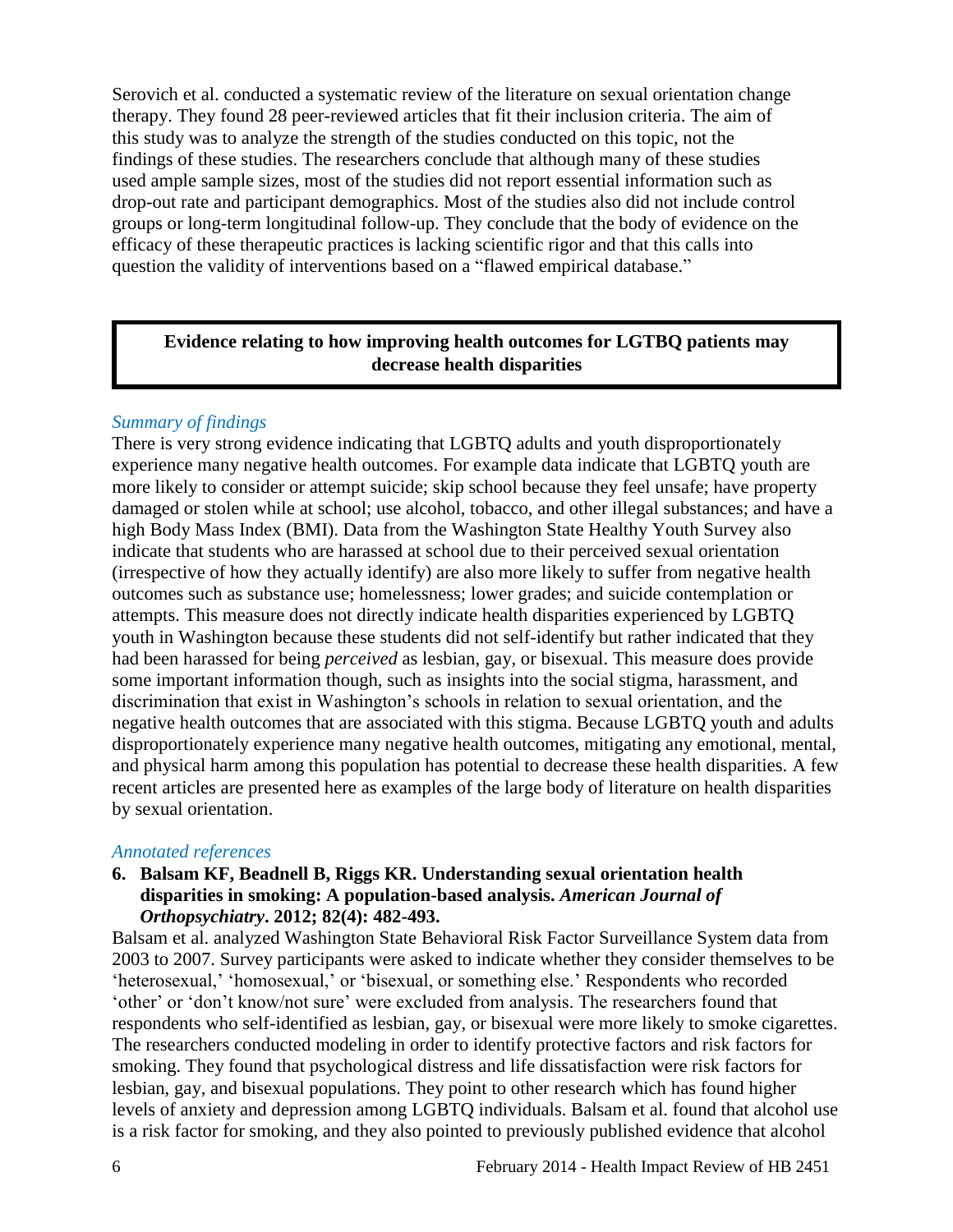use rates are higher among LGBTQ populations. They also found tobacco marketing targeted at LGBTQ communities as well as single relationship status were risk enhancers for smoking. Note that the researchers also identified protective factors among lesbian, gay, and bisexual participants such as higher education levels. In addition, there are trends that are unique to subpopulations (such as different risk or protective factors for bisexual women than for lesbian women), so the researchers are careful not to generalize findings that are unique to specific subpopulations.

#### **7. Duncan DT, Hatzenbuehler ML. Lesbian, gay, bisexual, and transgender hate crimes and suicidality among a population-based sample of sexual-minority adolescents in Boston.** *American Journal of Public Health***. 2013; 5.**

Duncan and Hatzenbuehler analyzed 2008 Boston Youth Survey data for 9th through 12th graders. They aggregated data from all students who self-identified as 'mostly heterosexual,' 'bisexual,' 'mostly homosexual,' 'gay or lesbian,' or 'unsure.' The researchers found that LGBTQ adolescents were more likely to contemplate and attempt suicide than their heterosexual peers. Nearly one third of LGBTQ adolescents reported suicidal ideation in the past year compared to 9.43% of heterosexual youth. They also found that LGBTQ youth who contemplated or attempted suicide were more likely to live in neighborhoods with higher LGBTQ assault hate crimes.

#### **8. Healthy Youth Survey. QxQ Analysis. 2012. Accessed February 3, 2014. Available from [http://www.askhys.net/Analyzer.](http://www.askhys.net/Analyzer)**

Data from the 2012 Washington State Healthy Youth Survey indicate that almost 12% of  $8<sup>th</sup>$ grade students, nearly 11% of  $10^{th}$  grade students, and about 7% of  $12^{th}$  students have been harassed at school due to perceived sexual orientation. These students (regardless of how they actually identify) are significantly more likely than their peers who have not been subjected to such harassment to experience more risk factors and negative health outcomes. For example, youth who are harassed for being perceived as gay, lesbian, or bisexual are more likely to be currently using alcohol, cigarettes, marijuana, or other illegal drugs; are more likely to have been involved in a physical fight at school; are less likely to be living with their parents (e.g. are homeless, living in a shelter, living with friends); have lower grades; and are more likely to suffer from depression and to contemplate or attempt suicide. Note that this information only indicates the existence of an association between harassment based on perceived sexual orientation and these negative health outcomes and does not indicate causation. This basic analysis of the data did not control for confounding factors. In addition, the Healthy Youth Survey does not collect information on sexual orientation as self-identified by the student, but only collected data on whether or not a student had been harassed for their perceived sexual orientation. The data indicate, though, that students who reported being bullying in general (although they also saw worse health outcomes than their peers who did not report being bullied) were not as likely to experience many of these negative outcomes as students that were bullied specifically about their perceived sexual orientation. For example, 7.0% ( $\pm$  1.6) of 12th grade students who reported that they were not bullied in the past 30 days were living with someone aside from their parents and  $11.5\%$  ( $\pm$  3.8) of 12th graders who reported being bullied in the past 30 days were living with someone other than a parent, while  $43.5\%$  ( $\pm$  9.6) of the 12th graders who reported being harassed due to their perceived sexual identity in the past 30 days were living with someone other than a parent. This measure may provide some insight into the social stigma, harassment, and discrimination that exists in Washington's public schools in relation to sexual orientation, and the negative health outcomes that are associated with this harassment.